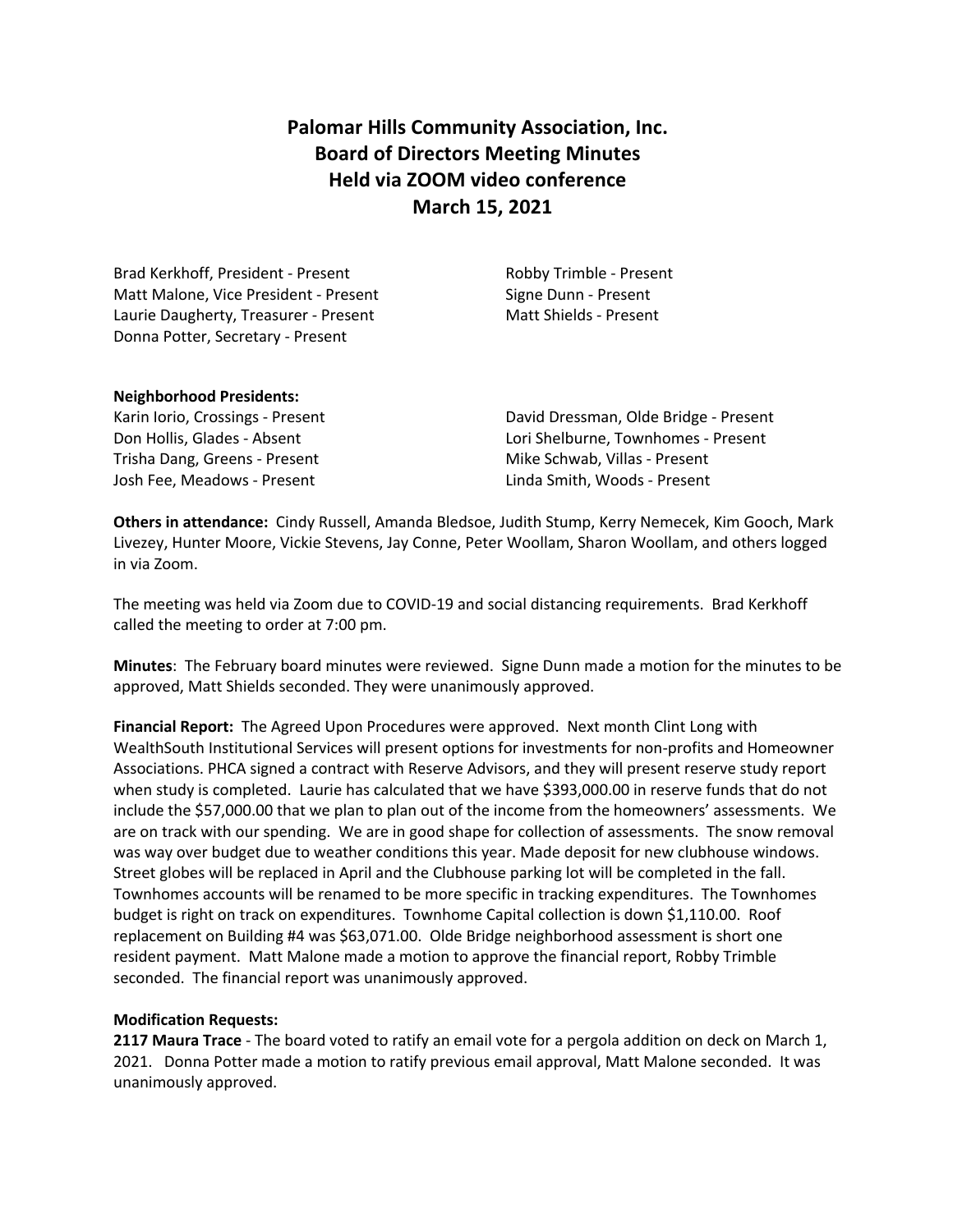**2236 Stone Garden Lane** - Townhome owner made a request to remove shrubs and replace with new plants. Drawing of proposed landscaping was presented. Matt Malone made a motion to approve, Matt Shields seconded. It was unanimously approved.

#### **Neighborhood Reports:**

Crossings - Karin Iorio - Good Glades - Don Hollis - Absent Greens - Trisha Dang - Everything is good Meadows - Josh Fee - Everything is good Olde Bridge - David Dressman - Everything is good Woods - Linda Smith - Good Townhomes - Lori Shelbourne - Lost a speed bump during snow removal. Transitioning to new board is going well. Finances much improved. Working on by-laws. Villas - Mike Schwab - Absent

**New Business:** Discussion was made regarding the decision to go with a company that is a general contracting company chosen to do Building 19 in the townhomes. Questions on who will be responsible for overseeing work being done to replace roofs and all work is up to code. Comment why we are going to another contractor that is not specifically a roofing company. Brad stated that McClellan Homes was the least expensive (\$7,000.00 less) and former president of the Homebuilders Association. Concern was expressed that McClellan was not a roofing company. Signe Dunn made a motion to ratify the email approving McLellan Homes, Matt Shields seconded the motion. Laurie Daugherty requested that she be listed as not voting to approve McLellan for the roofing bid.

Cindy Russell stated the surge tank for the family pool is leaking and needs to be re-lined. The company chosen to repair the pool is Carolina Pool Liners. Carolina Pool Liners bid includes a 12-year warranty. The vote was taken via email. Matt Malone made a motion to ratify previous email approval, Matt Shields seconded. It was unanimously approved.

Trisha Dang asked if Palomar would have a swim team this year. Cindy said we must follow the COVID protocols and state guidelines. Cindy will contact Becky Brooks to discuss plans for the swim team. Cindy has already been in contact with 8 lifeguards to hire for the summer. Trisha Dang also expressed concern that a youngster's bike had been thrown into the pond and that all residents should feel safe and secure in the neighborhood. A suggestion was made to purchase cameras around the pond, tennis courts and parking lot. A neighborhood watch committee was suggested as a possibility for Palomar residents. Further discussion will follow.

Reserve Advisor's Matt Ferguson did a site visit on March 8. Report will follow.

### **Capital Projects Continued:**

- 1) Clubhouse parking lot will be resurfaced sometime in late September/October.
- 2) Clubhouse windows will be replaced by the end of June. Board members were contacted, and most members voted on the clay color for the inside and outside of the windows. The window company has requested a 50% deposit of \$11,000.00.
- 3) Streetlights-new globes will be installed sometime between March and April of this year.